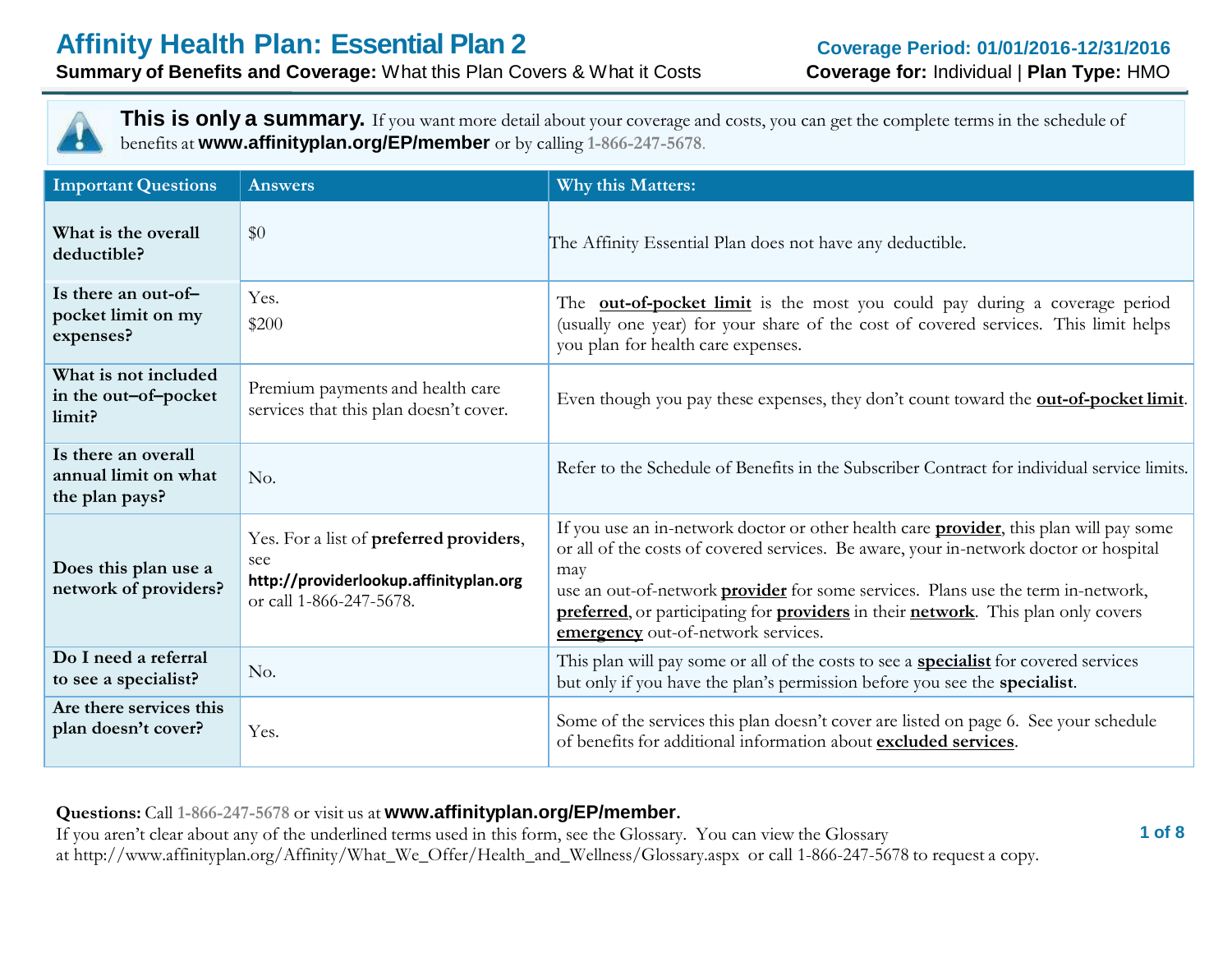• **Copayments** are fixed dollar amounts(for example, \$15) you pay for covered health care, usually when you receive the service.

- **Coinsurance** is *your* share of the costs of <sup>a</sup> covered service, calculated as a percent of the **allowed amount** for the service. For example, if the plan's **allowed amount** for an overnight hospital stay is \$1,000, your **coinsurance** payment of 20% would be \$200. This may change if you haven't met your **deductible**.
- The amount the plan pays for covered services is based on the **allowed amount**. If an out-of-network **provider** charges more than the **allowed amount**, you may have to pay the difference. For example, if an out-of-network hospital charges \$1,500 for an overnight stay and the **allowed amount** is \$1,000, you may have to pay the \$500 difference. (This is called **balance billing**.)
- This plan may encourage you to use in-network **providers** by charging you lower **deductibles**, **copayments** and **coinsurance** amounts.

| Common<br><b>Medical Event</b>                               | <b>Services You May Need</b>                        | Your Cost If You Use An<br><b>In-Network Provider</b> | <b>Cost If You Use</b><br>An Out Of<br><b>Network</b><br>Provider | Limitations &<br><b>Exceptions</b> |
|--------------------------------------------------------------|-----------------------------------------------------|-------------------------------------------------------|-------------------------------------------------------------------|------------------------------------|
|                                                              | Primary care visit to treat an<br>injury or illness | \$0 copayment                                         | Not covered                                                       | None                               |
| If you visit a health<br>care provider's<br>office or clinic | Specialist visit                                    | \$0 copayment                                         | Not covered                                                       | None                               |
|                                                              | Other practitioner office visit                     | \$0 copayment                                         | Not covered                                                       | None                               |
|                                                              | Preventive care/screening/immunization              | Covered in full                                       | Not covered                                                       | None                               |
| If you have a test                                           | Diagnostic test (x-ray, blood work)                 | \$0 copayment                                         | Not covered                                                       | None                               |
|                                                              | Imaging (CT/PET scans, MRIs)                        | \$0 copayment                                         | Not covered                                                       | None                               |

#### **Questions:** Call **1-866-247-5678** or visit us at **www.affinityplan.org/EP/member.**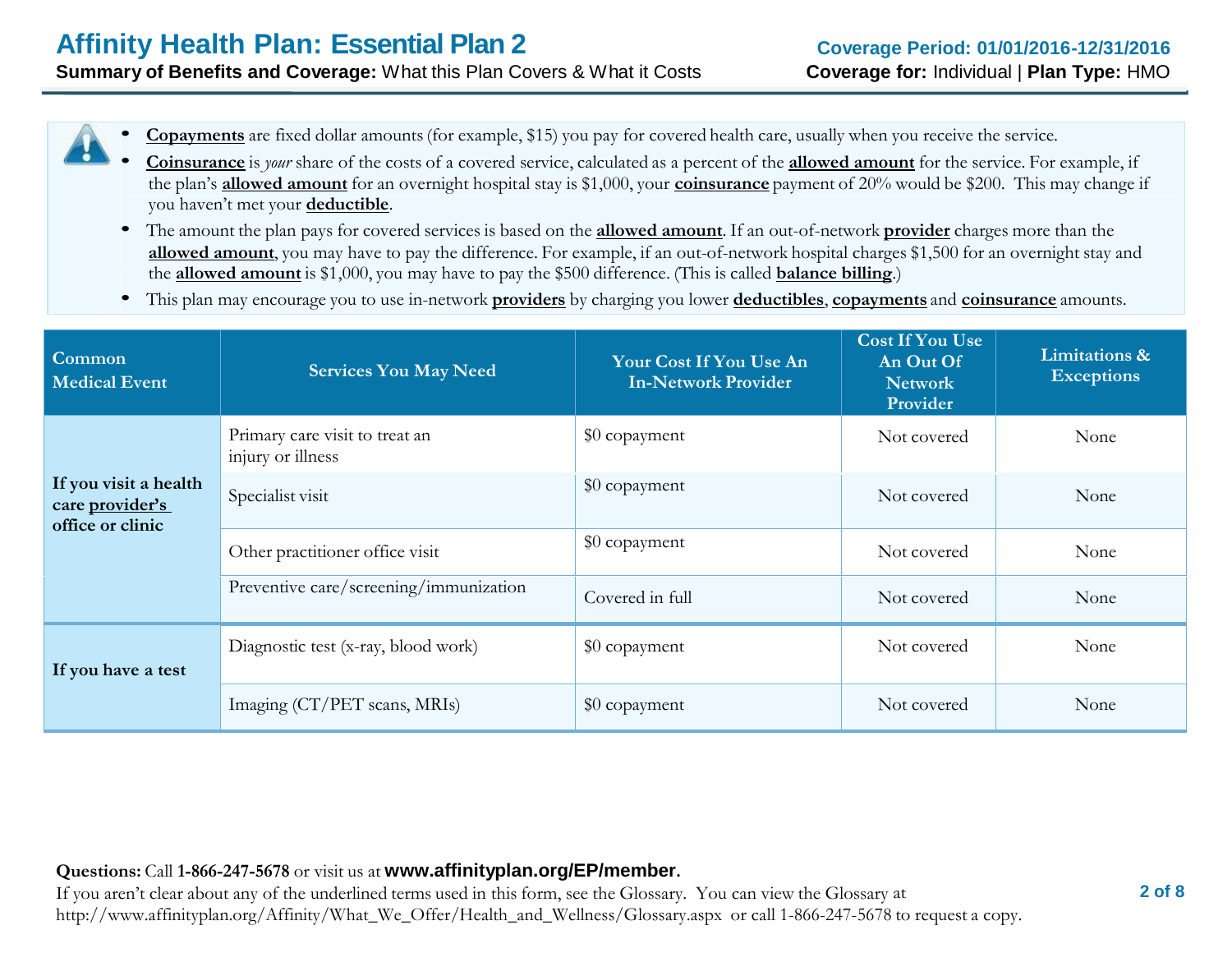**Summary of Benefits and Coverage:** What this Plan Covers & What it Costs

| Common<br><b>Medical Event</b>                                    | <b>Services You May Need</b>                      | Your Cost If You Use An<br><b>In-Network Provider</b>      | <b>Cost If You Use</b><br>An Out Of<br><b>Network</b><br>Provider | <b>Limitations &amp; Exceptions</b>                                                                                |
|-------------------------------------------------------------------|---------------------------------------------------|------------------------------------------------------------|-------------------------------------------------------------------|--------------------------------------------------------------------------------------------------------------------|
| If you need drugs to<br>treat your illness or<br>condition        | Generic drugs                                     | \$1 Copayment (retail)<br>\$2.50 Copayment (mail order)    | Not covered                                                       | Retail prescriptions cover up to a<br>30 day supply; Mail Order covers a<br>31-90 day supply                       |
| More information<br>about <i>prescription</i><br>drug coverage is | Preferred brand drugs                             | \$3 Copayment (retail)<br>\$7.50 copayment (mail order)    | Not covered                                                       |                                                                                                                    |
| available at<br>www.affinityplan.org                              | Non-preferred brand drugs                         | \$3.00 Copayment (retail)<br>\$7.50 Copayment (mail order) | Not covered                                                       | See full Schedule of Benefits for<br>specialty drugs.                                                              |
| If you have<br>outpatient surgery                                 | Facility fee (e.g., ambulatory<br>surgery center) | \$0 copayment                                              | Not covered                                                       | Preauthorization required.<br>Any surgery involving a transplant<br>must be<br>performed at designated facilities. |
|                                                                   | Office Surgery                                    | \$0 copayment                                              | Not covered                                                       |                                                                                                                    |
|                                                                   | Physician/surgeon fees                            | \$0 copayment                                              | Not covered                                                       | Preauthorization required.                                                                                         |
|                                                                   | Emergency room services                           | \$0 copayment                                              | \$0 copayment                                                     | None                                                                                                               |
| If you need<br>immediate medical<br>attention                     | Emergency medical<br>transportation               | \$0 copayment                                              | \$0 copayment                                                     | None                                                                                                               |
|                                                                   | Urgent care                                       | \$0 copayment                                              | \$0 copayment                                                     | None                                                                                                               |

#### **Questions:** Call **1-866-247-5678** or visit us at **www.affinityplan.org/EP/member.**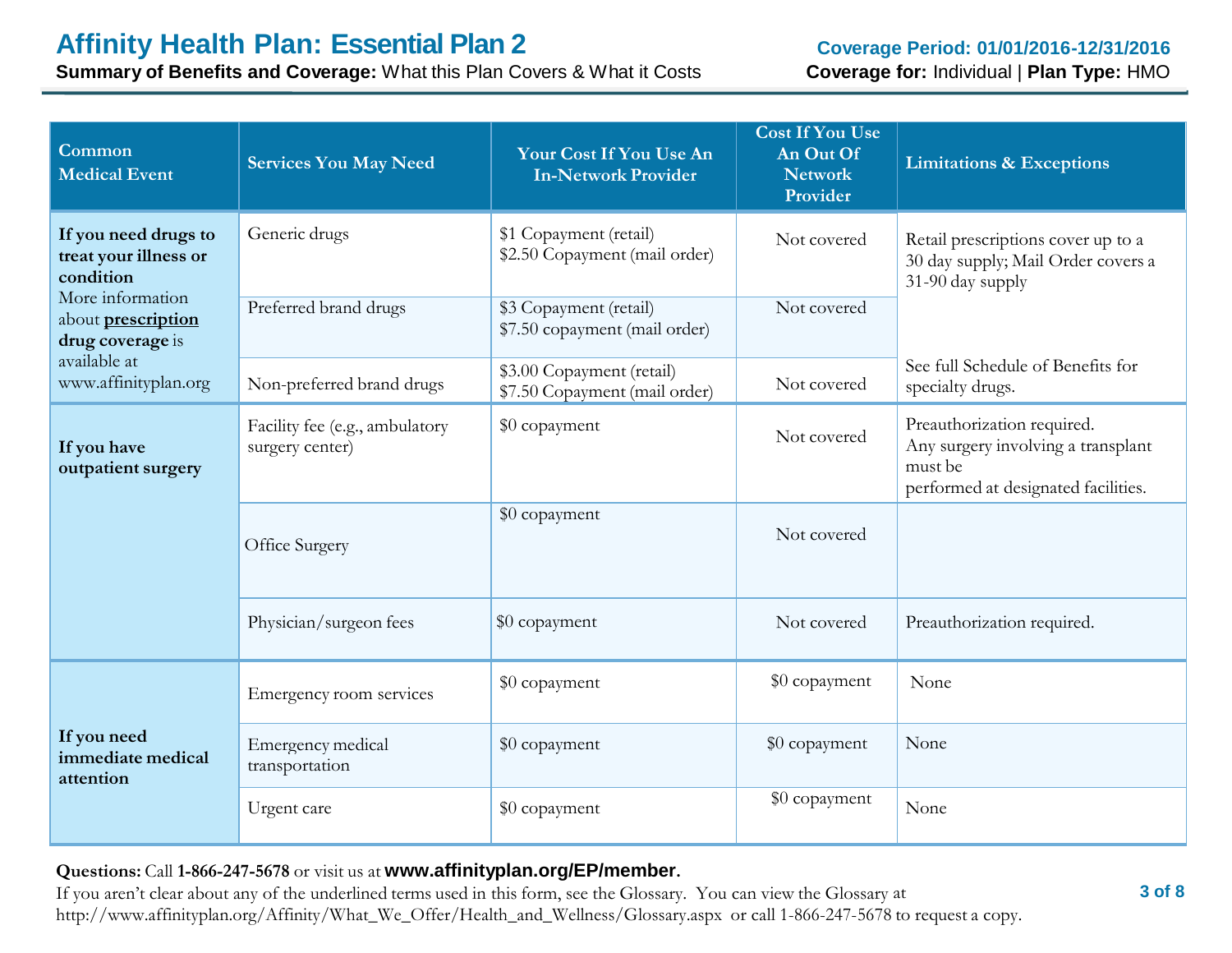**Summary of Benefits and Coverage:** What this Plan Covers & What it Costs

| Common<br><b>Medical Event</b>                                                  | <b>Services You May Need</b>                    | Your Cost If You Use An<br><b>In-Network Provider</b> | <b>Cost If You Use</b><br>An Out Of<br><b>Network</b><br>Provider | <b>Limitations &amp; Exceptions</b>                                                                                                                     |
|---------------------------------------------------------------------------------|-------------------------------------------------|-------------------------------------------------------|-------------------------------------------------------------------|---------------------------------------------------------------------------------------------------------------------------------------------------------|
| If you have a<br>hospital stay                                                  | Facility fee (e.g., hospital<br>room)           | \$0 copayment                                         | Not covered                                                       | Preauthorization required.<br>Any surgery involving a transplant must be<br>performed at designated facilities.                                         |
|                                                                                 | Physician/surgeon fee                           | \$0 copayment                                         | Not covered                                                       | Preauthorization required.                                                                                                                              |
|                                                                                 | Mental/Behavioral health<br>outpatient services | \$0 copayment                                         | Not covered                                                       | Pre authorization required.                                                                                                                             |
| If you have mental<br>health, behavioral<br>health, or substance<br>abuse needs | Mental/Behavioral health<br>inpatient services  | \$0 copayment                                         | Not covered                                                       | Preauthorization required.<br>However, preauthorization is not required<br>for emergency admissions.                                                    |
|                                                                                 | Substance use disorder<br>outpatient services   | \$0 copayment                                         | Not covered                                                       | Preauthorization required.                                                                                                                              |
|                                                                                 | Substance use disorder<br>inpatient services    | \$0 copayment                                         | Not covered                                                       | Preauthorization required.<br>However, preauthorization is not required<br>for emergency admissions.                                                    |
|                                                                                 | Prenatal and postnatal care                     | \$0 copayment                                         | Not covered                                                       | Preauthorization required                                                                                                                               |
| If you are pregnant                                                             | Delivery and all inpatient<br>services          | \$0 copayment                                         | Not covered                                                       | Preauthorization required. Coverage is<br>limited to 1 home care visit is covered at no<br>cost-sharing if mother is discharged from<br>hospital early. |

#### **Questions:** Call **1-866-247-5678** or visit us at **www.affinityplan.org/EP/member.**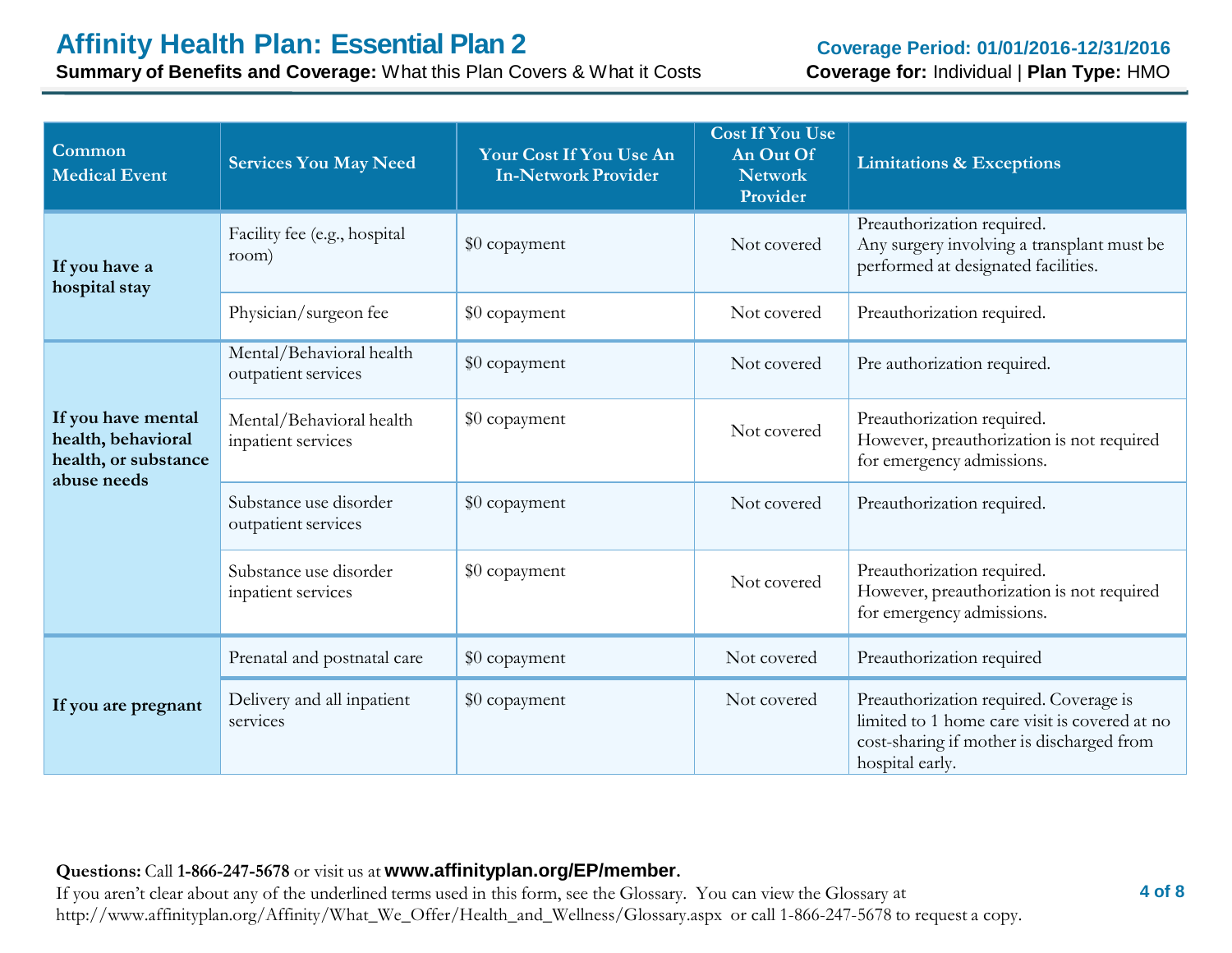# **Affinity Health Plan: Essential Plan 2**

**Summary of Benefits and Coverage:** What this Plan Covers & What it Costs

#### **Coverage Period: 01/01/2016-12/31/2016 Coverage for:** Individual | **Plan Type:** HMO

| Common<br><b>Medical Event</b>                                          | <b>Services You May Need</b>            | Your Cost If You Use An<br><b>In-Network Provider</b> | <b>Cost If You Use</b><br>An Out Of<br><b>Network</b><br>Provider | <b>Limitations &amp; Exceptions</b>                                                                                                                                                                                                               |
|-------------------------------------------------------------------------|-----------------------------------------|-------------------------------------------------------|-------------------------------------------------------------------|---------------------------------------------------------------------------------------------------------------------------------------------------------------------------------------------------------------------------------------------------|
|                                                                         | Home health care                        | \$0 copayment                                         | Not covered                                                       | Preauthorization required. Coverage is<br>limited to 40 visits per plan year.                                                                                                                                                                     |
|                                                                         | Rehabilitation services<br>(Outpatient) | \$0 copayment                                         | Not covered                                                       | Coverage is limited to 60 visits per<br>condition, per lifetime combined therapies.<br>Speech and physical therapy are only<br>covered following a hospital stay or surgery.<br>Preauthorization required.                                        |
| If you need help<br>recovering or have<br>other special health<br>needs | Habilitation services                   | \$0 copayment                                         | Not covered                                                       | Preauthorization required. Coverage is<br>limited to 60 visits per condition, per<br>lifetime combined therapies.                                                                                                                                 |
|                                                                         | Skilled nursing care                    | \$0 copayment                                         | Not covered                                                       | Preauthorization required. Coverage is<br>limited to 200 days per plan year.                                                                                                                                                                      |
|                                                                         | Durable medical equipment               | \$0 copayment                                         | Not covered                                                       | Preauthorization required.                                                                                                                                                                                                                        |
|                                                                         | Hospice service                         | \$0 copayment                                         | Not covered                                                       | Coverage is limited to 210 visits per plan<br>year; 5 visits for family bereavement<br>counseling. Copayment per admission is<br>waived if direct transfer from hospital<br>inpatient setting or skilled nursing facility to<br>hospice facility. |

#### **Questions:** Call **1-866-247-5678** or visit us at **www.affinityplan.org/EP/member.**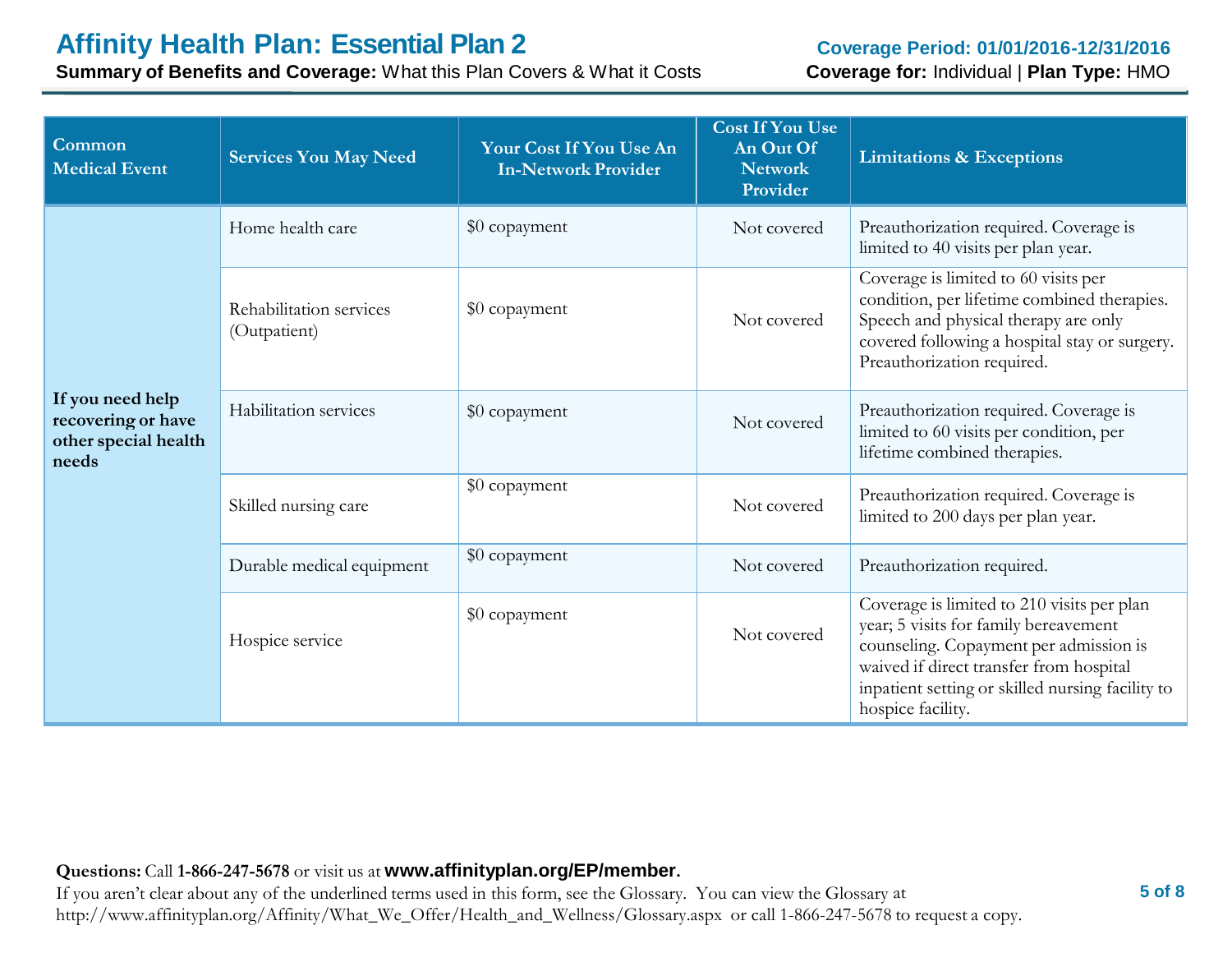**Summary of Benefits and Coverage:** What this Plan Covers & What it Costs

### **Excluded Services & Other Covered Services:**

| Services Your Plan Does NOT Cover (This isn't a complete list. Check your policy or plan document for other excluded services.)                          |                                                      |                                           |                                       |  |
|----------------------------------------------------------------------------------------------------------------------------------------------------------|------------------------------------------------------|-------------------------------------------|---------------------------------------|--|
| Acupuncture<br>Cosmetic surgery (unless corrective or<br>reconstructive)                                                                                 | Long-term Care<br>$\bullet$<br>$\bullet$<br>the U.S. | Non-emergency care when traveling outside | Routine eye care<br>Routine foot care |  |
| Dental care (adult)                                                                                                                                      | Private-duty nursing<br>$\bullet$                    |                                           | Weight loss programs                  |  |
| Other Covered Services (This isn't a complete list. Check your policy or plan document for other covered services and your costs for these<br>services.) |                                                      |                                           |                                       |  |
| Chiropractic care                                                                                                                                        | • Bariatric surgery                                  | •Hearing Aid                              | •Infertility Treatment                |  |

# **Your Grievance and Appeals Rights:**

If you have a complaint or are dissatisfied with a denial of coverage for claims under your plan, you may be able to **appeal** or file a **grievance**. For questions about your rights, this notice, or assistance, you can contact: Complaint, Grievance & Appeal Unit Quality Management Department, Affinity Health Plan, Metro Center Atrium 1176 Eastchester Road Bronx, NY 10461. Tel: 888-543-9069 Fax: 718-536-3358.

# **Does this Coverage Provide Minimum Essential Coverage?**

The Affordable Care Act requires most people to have health care coverage that qualifies as "minimum essential coverage." **This plan or policy does provide minimum essential coverage.**

# **Does this Coverage Meet the Minimum Value Standard?**

The Affordable Care Act establishes a minimum value standard of benefits of a health plan. The minimum value standard is 60% (actuarial value). **This health coverage does meet the minimum value standard for the benefits it provides.**

### **Language Access Services:**

Spanish (Español): Para obtener asistencia en Español, llame al Para obtener asistencia en Español, llame al 866-247-5678

#### **Questions:** Call **1-866-247-5678** or visit us at **www.affinityplan.org/EP/member.**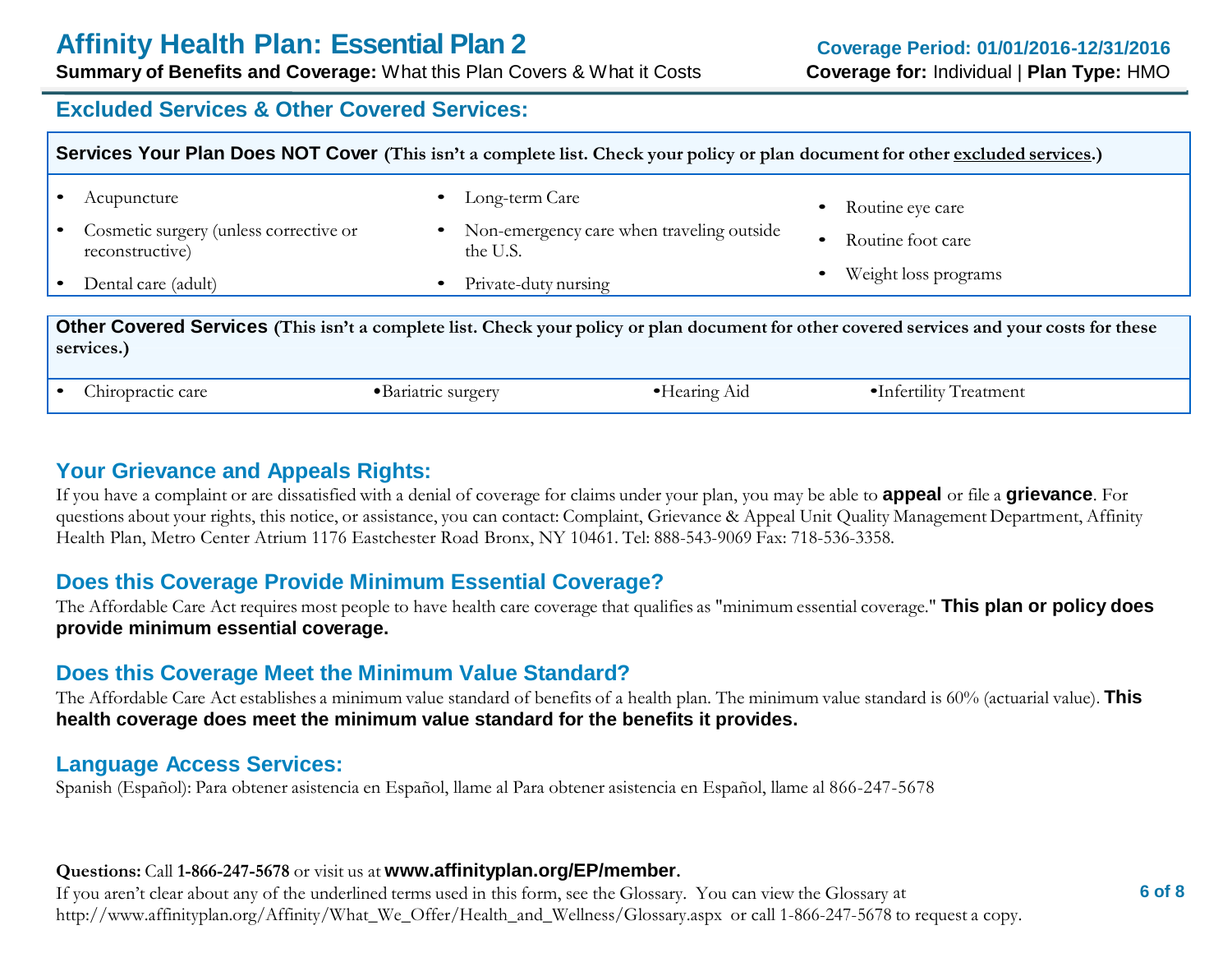# **About these Coverage Examples:**

These examples show how this plan might cover medical care in given situations. Use these examples to see, in general, how much financial protection a sample patient might get if they are covered under different plans.



**This is not a cost estimator.**

Don't use these examples to estimate your actual costs under this plan. The actual care you receive will be different from these examples, and the cost of that care will also be different.

See the next page for important information about these examples.

NOTE: The information in these examples is based on the deductible for an individual only.

| <b>Having a baby</b><br>(normal delivery)                                                                   |         |  |
|-------------------------------------------------------------------------------------------------------------|---------|--|
| ■ Amount owed to providers: \$7,540<br><b>Plan pays \$7,190</b><br>Patient pays \$350<br>Sample care costs: |         |  |
| Hospital charges (mother)                                                                                   | \$2,700 |  |
| Routine obstetric care                                                                                      | \$2,100 |  |
| Hospital charges (baby)                                                                                     | \$900   |  |
| Anesthesia                                                                                                  | \$900   |  |
| Laboratory tests                                                                                            | \$500   |  |
| Prescriptions                                                                                               | \$200   |  |
| Radiology                                                                                                   | \$200   |  |
| Vaccines, other preventive                                                                                  | \$40    |  |
| Total                                                                                                       | \$7,540 |  |
| <b>Patient pays:</b>                                                                                        |         |  |
| Deductibles                                                                                                 | \$200   |  |
| Copays                                                                                                      | $\$0$   |  |

| Copays               |       |
|----------------------|-------|
| Coinsurance          |       |
| Limits or exclusions | \$150 |
| Total                | \$350 |

## **Managing type 2 diabetes**

(routine maintenance of

a well-controlled condition)

### ■ Amount owed to providers: \$5,400

- **Plan pays** \$5,120
- **Patient pays** \$280

#### **Sample care costs:**

| Prescriptions                  | \$2,900 |
|--------------------------------|---------|
| Medical Equipment and Supplies | \$1,300 |
| Office Visits and Procedures   | \$700   |
| Education                      | \$300   |
| Laboratory tests               | \$100   |
| Vaccines, other preventive     | \$100   |
| Total                          | \$5,400 |

## **Patient pays:**

| Deductibles          | \$200 |
|----------------------|-------|
| Copays               |       |
| Coinsurance          |       |
| Limits or exclusions | \$80  |
| Total                | \$280 |

## **Questions:** Call **1-866-247-5678** or visit us at **www.affinityplan.org/EP/member.**